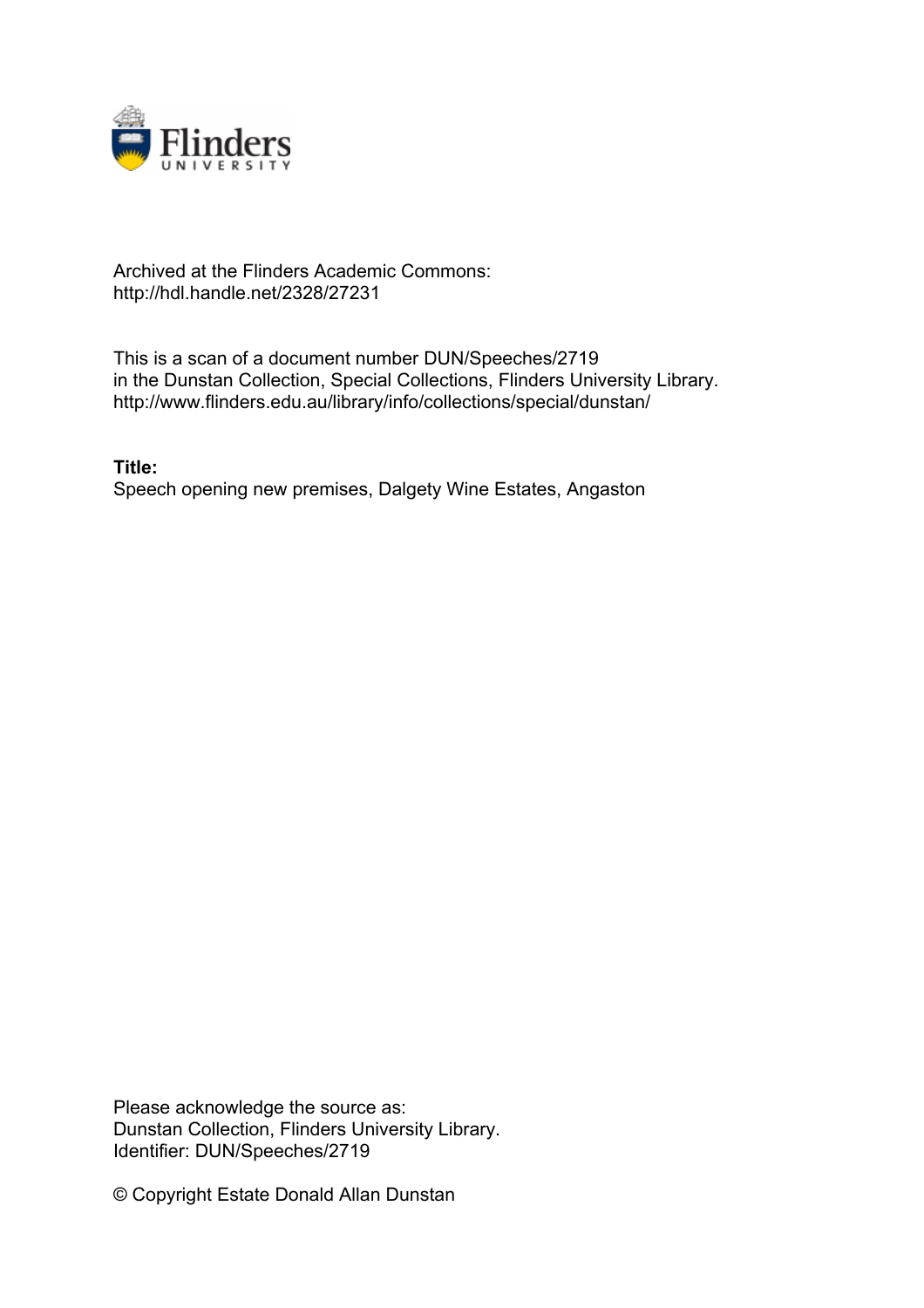SPEECH BY THE PREMIER, MR. DUNSTAN, OPENING NEW PREMISES, DALGETY WINE ESTATES. 4.4.75

Dr. Jones, Mr. Crosby, Mr. Lehmann, ladies and gentlemen :

Thank you very much for asking me to open your new premises and so providing me with an impeccable reason for visiting the Barossa twice at Festival time.

One prediction can now safely be made (apart from the obvious one that Saltram, Stonyfell, Krondorf and Roxton wines will continue to be justly prized); that is that thousands of people will this weekend visit the Valley. They will enjoy themselves hugely and when they recede, satisfying deposits of cash will remain.

 $\bullet$  $\frac{1}{2}$  for we have the tourist playground that is unique in  $\frac{1}{2}$ international in its appeal.

The combination of naturally beautiful landscape, the wines and the wineries and that especially Barossan living German tradition makes a superb tourist playground.

Winemaking and tourism not only ideally complement each other: each feeds the other to generate further prosperity.

That is, happily, now a commonplace statement. But it has only recently become so.

giving here today I was once again impressed with the nature and quality - of the growth of winemaking capacity and tourism infrastructure that has taken place here within the past five years.

The Barossa Valley is what the tourism boom is all about. Tourism, in fact, is becoming an industry second only to the winemaking it depends upon and which, as I said, it complements.

I appreciate that I'm speaking to an audience of the expert and the converted, but cast your minds back three Vintage Festivals ago and you'll recall what a paucity of accommodation, catering and the whole range of support facilities there was to back up the wineries' promotional efforts.

The growth  $-$  quantitatively and qualitatively  $-$  in five years has been phenomenal.

**2**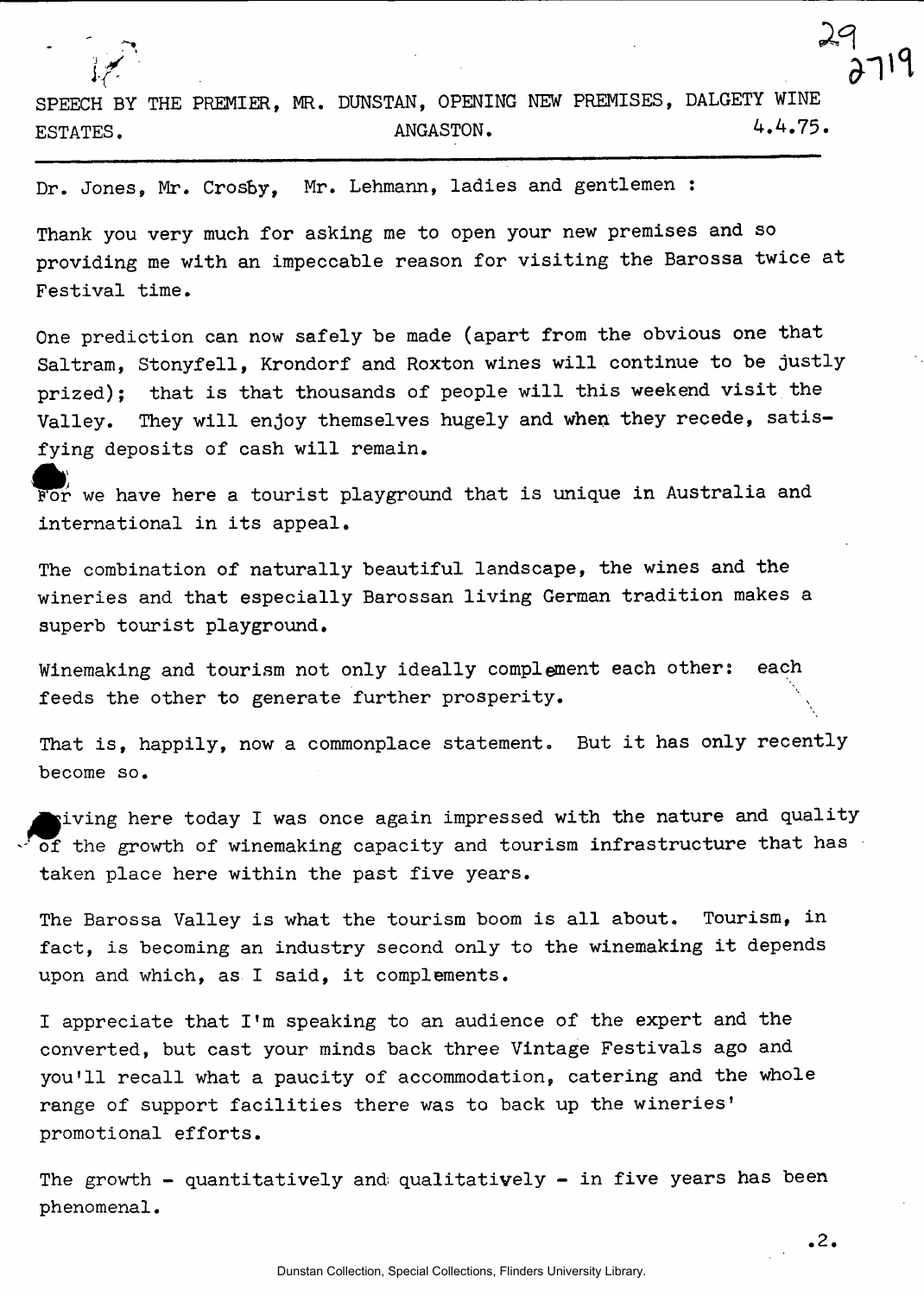And it's been largely trouble-free.

Tourism development - properly and sensitively handled - is not only environmentally benign; it is environment enhancing.

In addition, it can (as it has here) have a very significant effect on expanding and stabilising employment opportunities and it is, of course, a potent force for really effective decentralisation.

It was for these reasons that my Government in 1970 embarked on a concerted growth programme for this area based on an expansion of the primary wine resource and the development of tourism.

Thanks to cautious and detailed planning and thanks especially to the enthusiasm and support of individuals and organisations in this area, our cess has been remarkable.

The success is measured in a new survey published by the Australian Travel Research Conference.

The survey sampled 7,700 households in Australia for the year to June 30 last.

It estimates that we had from domestic tourism alone a net surplus for the year of \$15 million. This was the best figure for any mainland State and represents \$12.20 a head. It compares with Queensland's the supposed tourist Mecca - \$9.50 a head, and actual net losses incurred by New South Wales, Victoria and Western Australia.

^^)arge part of that money was spent in the Barossa Valley and even where spent elsewhere it can be assumed that it was heavily Barossa-oriented in the sense that this area is one of the most frequently cited stimuli bringing visitors to South Australia .

I think we can assume, too, that the figures this year will be even better.

This may appear a little off the subject of these new premises, but as Dr. J<sub>o</sub>nes will readily appreciate, it isn't so at all.

This building was erected as part of the South Australian Housing Trust's ongoing industrial development programme. The Government, through the Trust, enabled it to get off the ground.

We were happy to do it and we did for two reasons; the value of the project individually, the new employment and markets it will create, and secondly because of the ideal way in which it fitted in with overall policy for the development confiding permanent of thinders University Library.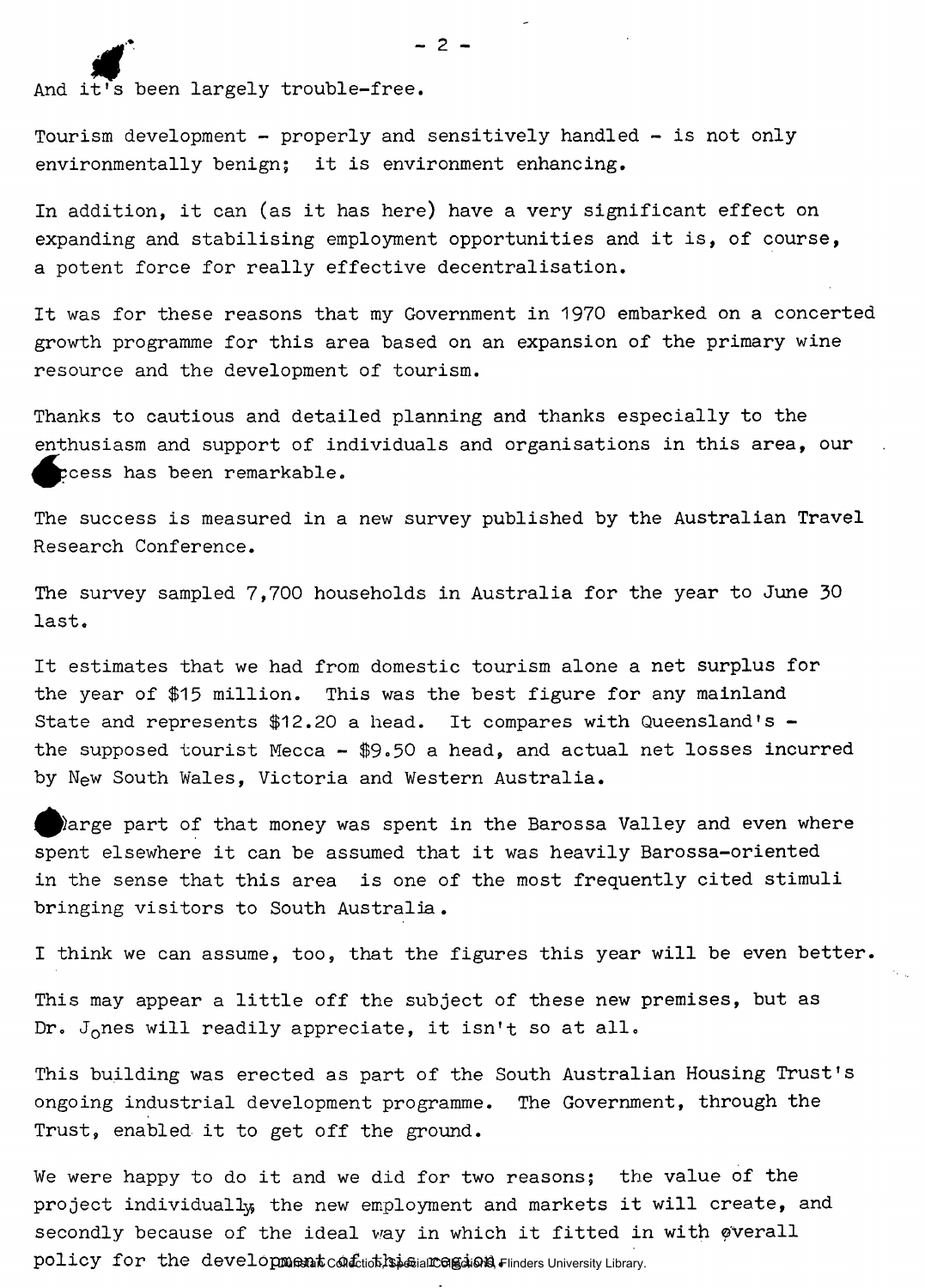This project markedly improves and expands our winemaking and marketing capacity. It will help us to retain our dominance. It is a fine example of the way in which take-overs can benefit Australian winemaking.

In addition the part it will play in promoting knowledge of and enthusiasm for the Barossa and its products, will help the twin and inseparable tourism business.

It assists decentralisation in further strengthening the viability of the Barossa-Mid-North-Riverland complex - just as this weekend's Festival does in a different context.

The State Government and the Trust are proud of the part they have played in this \$1 million scheme.

 $\lambda$  referred just now to the spectacular growth now being experienced in tourism - growth which we initiated and which we are to a large measure fuelling.

But it is by no means confined to tourism or to this region: other facets of the development programme we commenced in 1970 are now bearing fruit.

For instance, at this time last year the Housing Trust'had \$3.1 million worth of factory projects - such as this one - underway. Today, the Trust has under construction or in the pipeline, projects worth a total of almost \$10 million.

These projects are diverse in size and scope. But they have this in common: they contribute either by their location or their nature to the diversification of the State's economy.

This particular scheme does both. It will provide additional employment for another 30 people outside metropolitan Adelaide and will enable Dalgety's to press ahead with its five-year market expansion programme.

It is, in short, a development of considerable benefit to South Australia and to an industry which - despite some recent natural and unnatural setbacks - is one of our few really viable primary industries.

It is most appropriate that the 1975 Barossa Festival should have as one of its early highlights such a tangible testimony to the vitality of South Australian winemaking and especially fitting that Saltram's Manager, Peter Lehmann, should be the Festival President.

I have very much pleasure in formally declaring the new bottling hall and warehouse open.

Dunstan Collection, Special Collections, Flinders University Library.

 $-3-$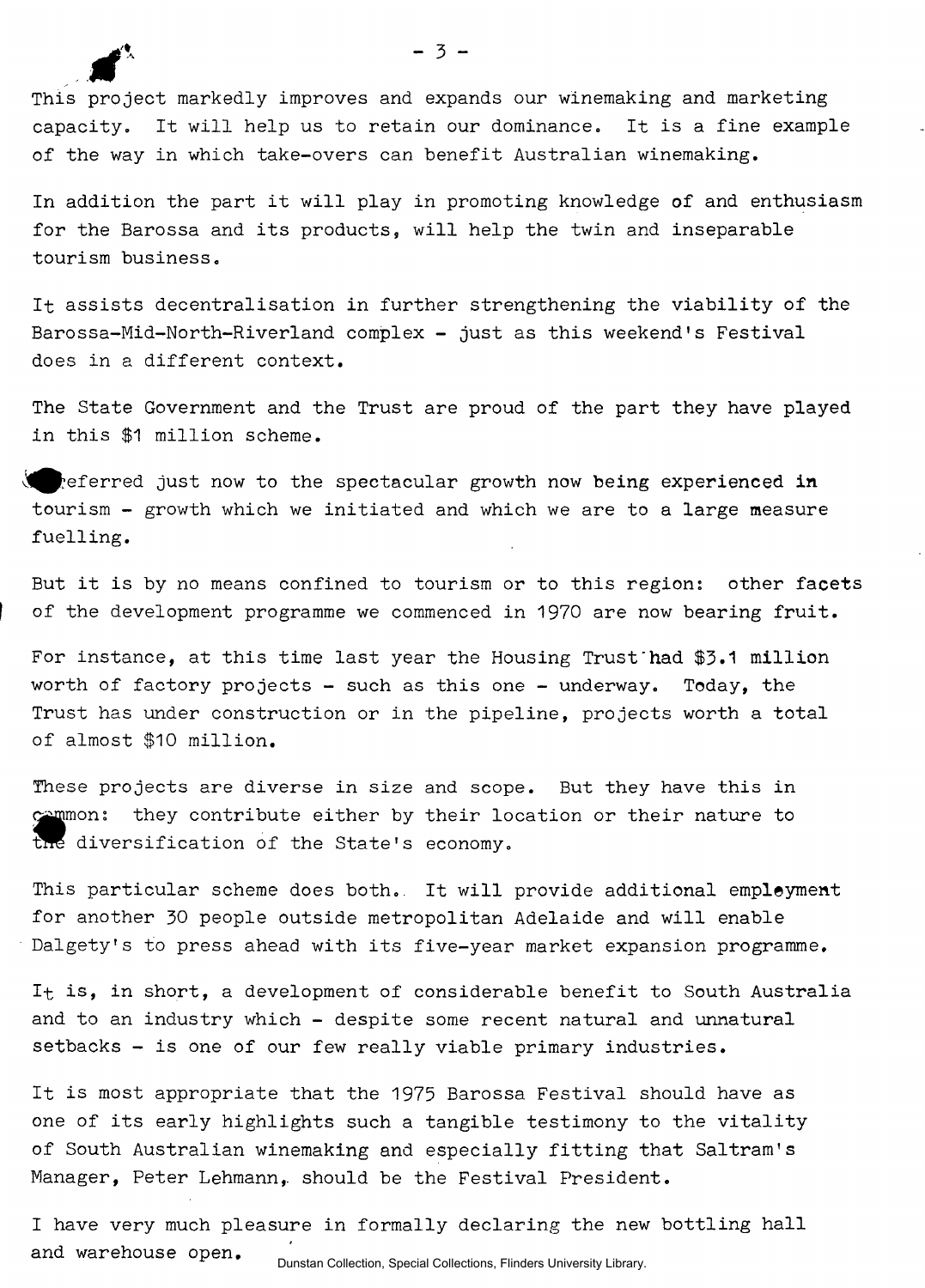

SPEECH BY THE PREMIER, MR. DUNSTAN, OPENING NEW PREMISES, DALGETY WINE ESTATES. 4.4.75.

Dr. Jones,.Mr. Crosby, Mr. Lehmann, ladies and gentlemen :

Thank you very much for asking me to open your new premises and so providing me with an impeccable reason for visiting the Barossa twice at Festival time.

One prediction can now safely be made (apart from the obvious one that Saltram, Stonyfell, Krondorf and Roxton wines will continue to be justly prized); that is that thousands of people will this weekend visit the Valley. They will enjoy themselves hugely and when they recede, satisfying deposits of cash will remain.

For we have here a tourist playground that is unique in Australia and international in its appeal.

The combination of naturally beautiful landscape, the wines and the wineries and that especially Barossan living German tradition makes a superb tourist playground.

Winemaking and tourism not only ideally complement each other: each feeds the other to generate further prosperity.

That is, happily, now a commonplace statement. But it has only recently become so.

 $\mathbf s$ iving here today I was once again impressed with the nature and quality of the growth of winemaking capacity and tourism infrastructure that has taken place here within the past five years.

The Barossa Valley is what the tourism boom is all about. Tourism, in fact, is becoming an industry second only to the winemaking it depends upon and which, as I said, it complements.

I appreciate that I'm speaking to an audience of the expert and the converted, but cast your minds back three Vintage Festivals ago and you'll recall what a paucity of accommodation, catering and the whole range of support facilities there was to back up the wineries' promotional efforts.

The growth - quantitatively and qualitatively - in five years has been phenomenal.

**.2.**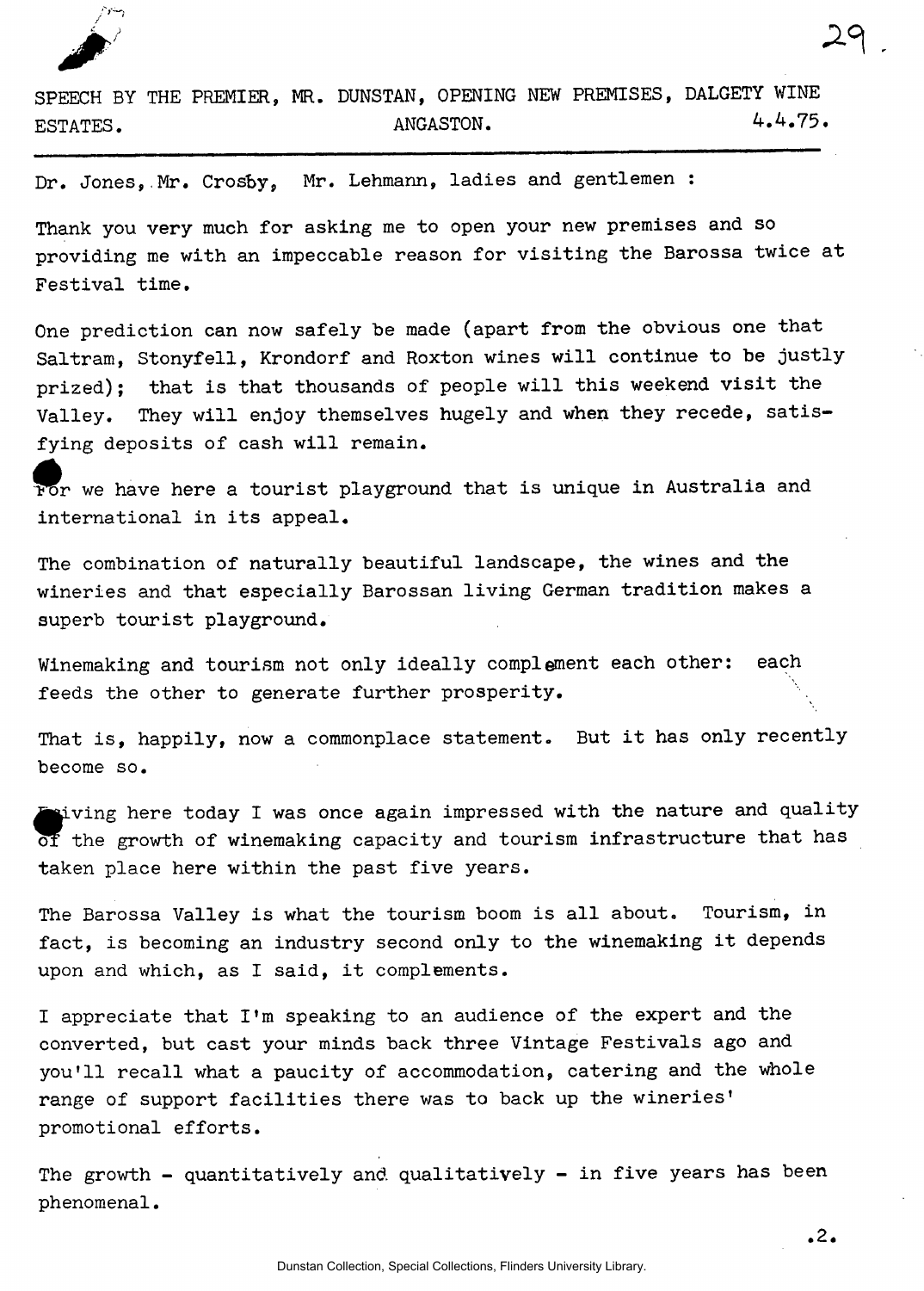And it's been largely trouble-free.

Tourism development - properly and sensitively handled - is not only environmentally benign; it is environment enhancing.

In addition, it can (as it has here) have a very significant effect on expanding and stabilising employment opportunities and it is, of course, a potent force for really effective decentralisation.

It was for these reasons that my Government in 1970 embarked on a concerted growth programme for this area based on an expansion of the primary wine resource and the development of tourism.

Thanks to cautious and detailed planning and thanks especially to the enthusiasm and support of individuals and organisations in this area, our ccess has been remarkable.

The success is measured in a new survey published by the Australian Travel Research Conference.

The survey sampled 7,700 households in Australia for the year to June 30 last.

It estimates that we had from domestic tourism alone a net surplus for the year of \$15 million. This was the best figure for any mainland State and represents \$12.20 a head. It compares with Queensland's the supposed tourist Mecca  $-$  \$9.50 a head, and actual net losses incurred by New South Wales, Victoria and Western Australia.

large part of that money was spent in the Barossa Valley and even where spent elsewhere it can be assumed that it was heavily Barossa-oriented in the sense that this area is one of the most frequently cited stimuli bringing visitors to South Australia.

I think we can assume, too, that the figures this year will be even better.

This may appear a little off the subject of these new premises, but as Dr. J<sub>o</sub>nes will readily appreciate, it isn't so at all.

This building was erected as part of the South Australian Housing Trust's ongoing industrial development programme. The Government, through the Trust, enabled it to get off the ground.

We were happy to do it and we did for two reasons; the value of the project individually the new employment and markets it will create, and secondly because of the ideal way in which it fitted in with overall policy for the development confiction, Bpecial Confidences University Library.

j